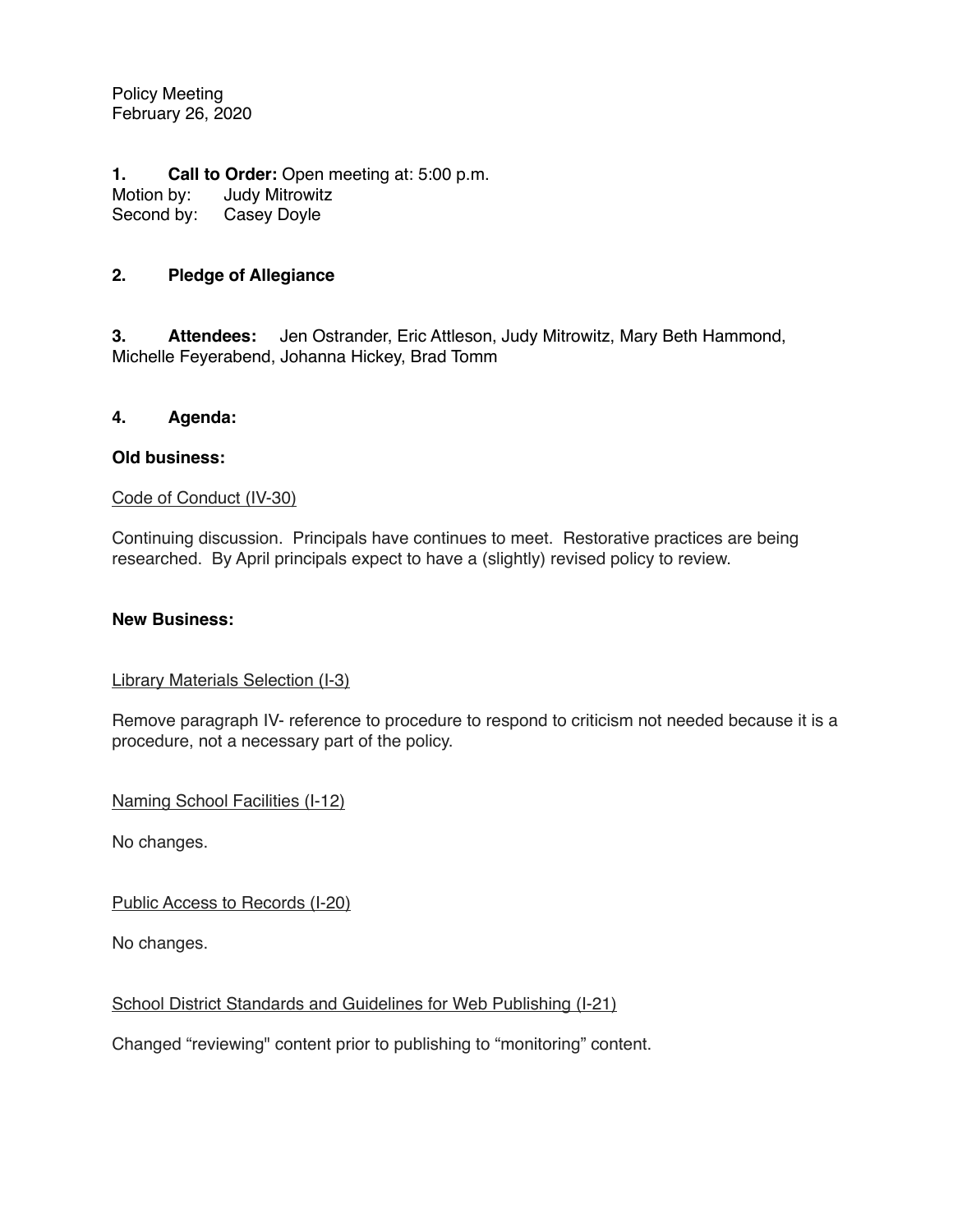## Code of Ethics for Board Members and All District Personnel (I-23)

No changes.

## Acceptance of Gifts, Grants and Bequests to the School District (I-29)

Added language recommended by Beth to comply with the law, remove requirement for board president signature on letters of appreciation.

Title I Parent and Family Engagement (I-30)

No changes.

Non-Teaching Staff Selection and Appointment (III-1)

No changes.

Teaching Staff Selection and Appointment (III-2)

No changes.

Reporting Child Abuse in an Educational Setting (III-4)

No changes.

Board Appointment and Training of Special Education, CSE and CPSE Members (III-5) No changes.

Controlled Substance and Alcohol Testing (III-6)

Added reference to NYS DMV regulations for occasional drivers.

Student Safety and Accidents (IV-10)

No changes.

Least Restrictive Environment (IV-50)

No changes.